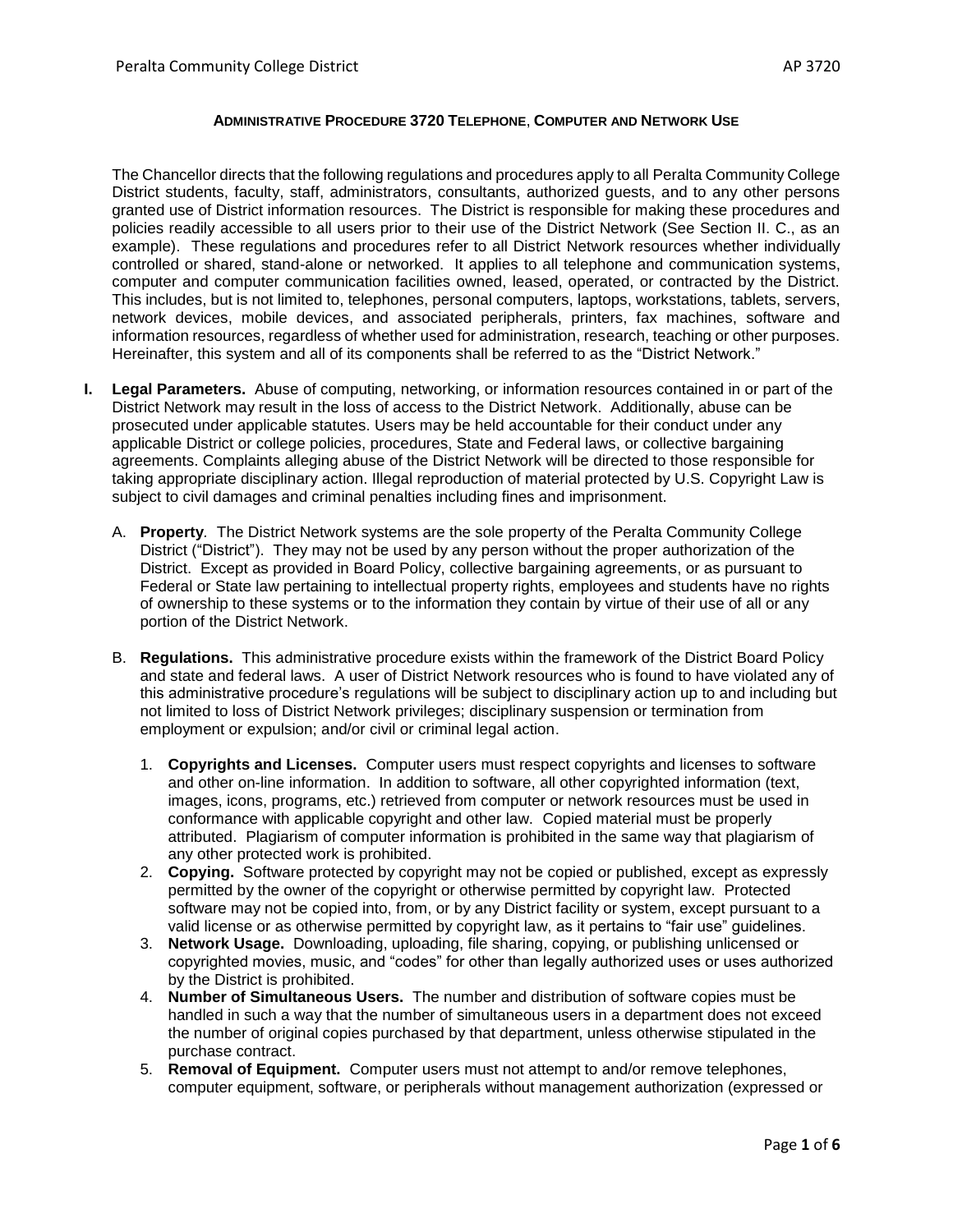implied), this includes, but is not limited to, District purchased and/or owned personal computers, laptops, tablets, mobile devices, etc.

### **II. Unauthorized Computer and Network Use**

- A. **Interference with Access.** Computer users must not interfere with others access and use of the District Network. This includes, but is not limited to, excessive email messages, running and/or installing grossly inefficient programs when efficient alternatives are known by the user to be available; excessive printing of documents, files, data, or programs; unauthorized modification of system facilities, operating systems, or network storage devices; attempting to crash or tie up a District computer or network; and damaging or vandalizing District computing facilities, equipment, software or computer files.
- B. **Disruptive Programs.** Computer users must not intentionally develop or use programs which disrupt other computer users or which access private or restricted portions of the system, or which damage the software or hardware components of the system. Computer users must ensure that they do not intentionally use programs or utilities that interfere with other computer users or that modify normally protected or restricted portions of the system or user accounts. The use of any unauthorized or destructive program may result in disciplinary action as provided in this procedure, and may further lead to civil or criminal legal proceedings.
- C. **Abuse of Computing Privileges.** Users of District Network resources must not knowingly access computers, computer software, computer data or information, or networks without proper authorization, or intentionally enable others to do so, regardless of whether the computer, software, data, information, or network in question is owned by the District. For example, abuse of the networks to which the District belongs or the computers at other sites connected to those networks will be treated as an abuse of District computing privileges. Additional examples of behaviors constituting abuse which violate this Board Policy include, but are not limited to, the following activities:
	- a. Using a computer account that one is not designated or authorized to use.
	- b. Obtaining a password for a computer account that one is not authorized to have and/or knowingly or carelessly allowing someone else to use your account.
	- c. Using the District Network to gain unauthorized access to any computer systems.
	- d. Knowingly performing an act which will interfere with the normal operation of the District network resources.
	- e. Knowingly running or installing on the District Network, a program intended to take control of the District Network resources, or giving another user, a program intended to damage or to place excessive load on the District Network. This includes, but I not limited to programs known as malware: computer viruses, Trojan horses, zombie software and worms.
	- f. Masking the identity of an account or machine or forging e-mail messages.
	- g. Attempting to circumvent data protection schemes or uncover or exploit security and/or loopholes.
	- h. Deliberately wasting District Network resources by file sharing schemes, participating in email chains, spamming, and/or excessive bandwidth usage.
	- i. Attempting and/or accessing, without District authorization to monitor or tamper with another user's electronic communications, or changing, or deleting another user's files or software without the explicit agreement of the owner, or any activity which is illegal under California computer Crime Laws.
	- j. Using the District Network for gambling purposes.
	- k. Use of District Network for political purposes shall be subject to state and federal law and Board of Trustees approval where the law is permissive.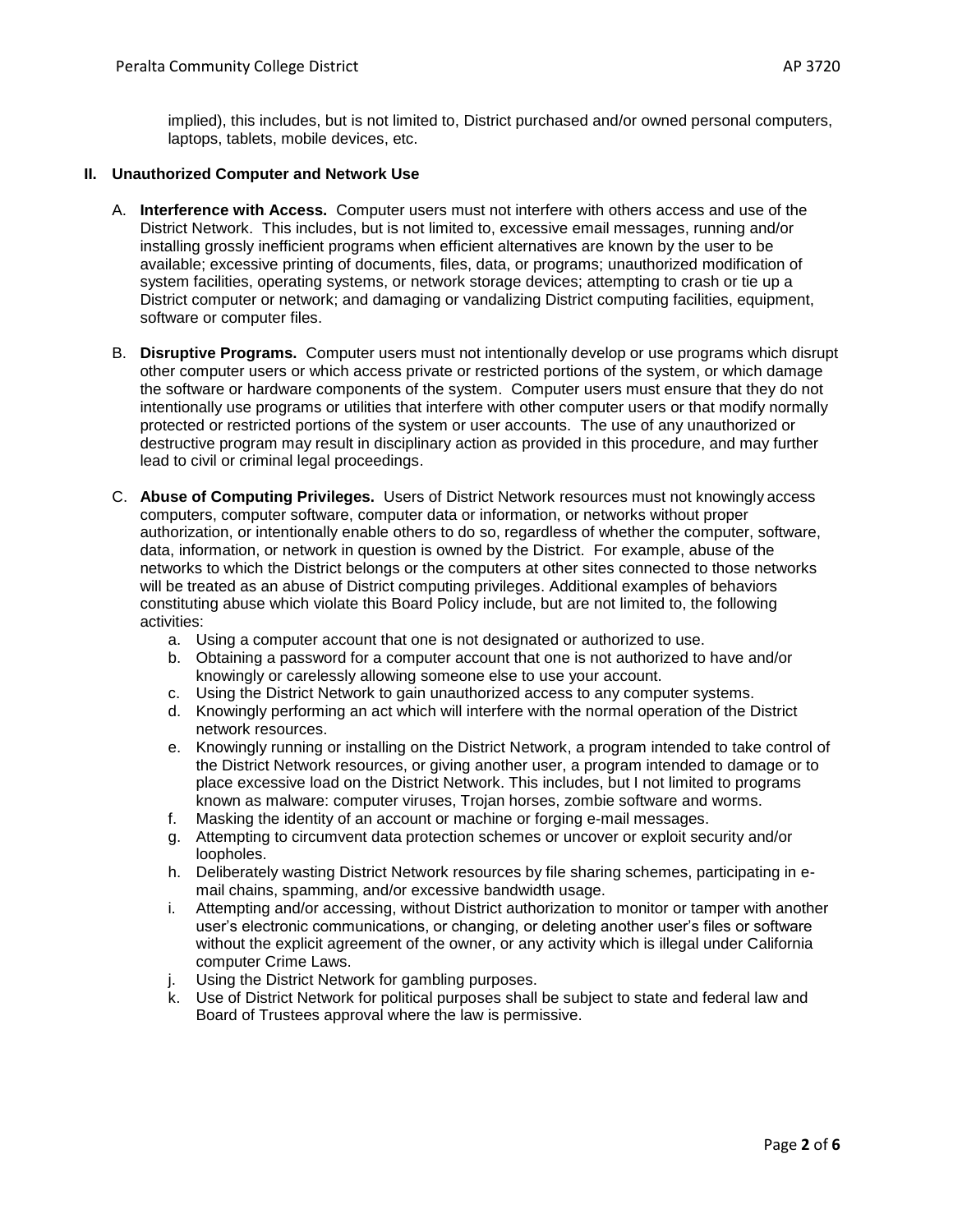- D. **Unlawful and Prohibited Messages.** Users may not use electronic communication facilities to send defamatory, fraudulent, harassing, obscene, threatening, or other messages that violate applicable federal, state or other law or District policy, or which constitute the unauthorized release of confidential information. The sending of chain letters or excessive messages, either locally or off campus is also prohibited.
	- 1. **Information Belonging to Others**. Users must not intentionally seek or provide information on, obtain copies of, or modify data files, programs or passwords belonging to other users, without the permission of those users.
	- 2. **Rights of Individuals.** Users must not release any individual's (student, faculty, and staff) personal information to anyone without proper authorization. However, both the nature of electronic communication and the public character of District business make electronic communication less private than many users anticipate, and may be subject to public disclosure.
	- 3. **Political, Personal, and Commercial Use.** The District is a non-profit, tax-exempt organization and, as such, is subject to specific federal, state, and local laws regarding sources of income, political activities, use of property and similar matters.
	- 4. **Political Use.** District information resources must not be used for partisan political activities where prohibited by federal, state, or other applicable laws.
	- 5. **Commercial Usage.** District electronic communication facilities may not be used to transmit commercial or personal advertisements, solicitations or promotions. Commercial use means for financial remuneration or designed to lead to financial remuneration.

### E. **Prohibited Activities**

- 1. **Personal Use.** District Network resources should not be used for activities not related to appropriate District functions. Although personal use is not an intended use, the district recognizes that the network will be used for incidental personal activities provided that such use is within reason and provided that such usage is ordinarily on an employee's own time, is occasional at most, and does not interfere with or burden the District's operation, and not otherwise contrary to District Policies, Procedures, or law.
- 2. **Commercial Use.** District information resources are not to be used for any commercial purposes. Users are reminded that the District's license for the ".cc" and ".edu" domains on the Internet prohibits commercial use, and users may not conduct commercial activities with those domains.
- 3. **Harassment.** Using District Network resources to harass others is explicitly prohibited and can be subject to legal ramifications. Examples of such activity include, but are not limited to, the use of the District Network to:
	- a. Threaten others via telephone, email, voicemail, or text.
	- b. Publish defamatory information about another person.
	- c. Knowingly downloading, displaying or transmitting communications, images, drawings, depictions that contain sexually explicit materials, ethnic slurs, racial epithets, or anything that may be construed as harassment or disparagement of others based on race, national origin, sex, sexual orientation, age, disability, religious or political belief as it pertains to District discrimination and harassment policies, as well as State and Federal regulations.
- III. **District Users Rights and Responsibilities.** This Procedure applies to all members of the Peralta Community College District community utilizing the District Network. The Procedure covers the use of all District software, technology systems, computer equipment, and communications systems throughout PCCD. If any provision of this procedure is found to be legally invalid it shall not affect the other provisions of the procedure.

A. **Ownership Rights.** This procedure is based upon and shall be interpreted according to the following fundamental principle: the entire District Network, and all hardware and software components with it, is the sole property of the District which sets the terms and conditions of its use consistent with the law. Except as provided in Board Policy or collective bargaining agreements pertaining to intellectual property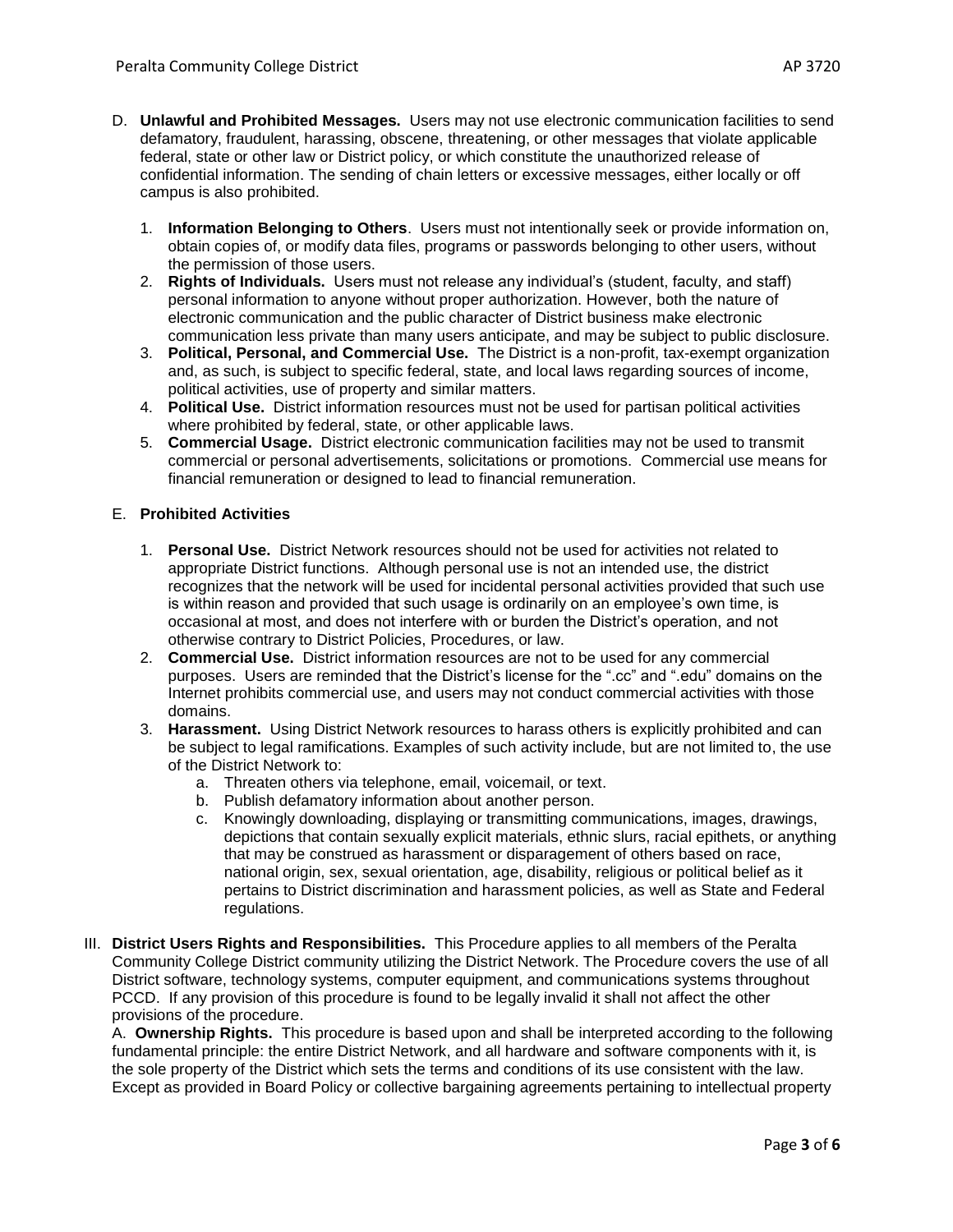B. **District Rights.** System administrators may access user files or suspend services they manage without notice only during one or more of the following occurrences:

- a. To protect the integrity and/or security of the District Network resources
- b. Under time-dependent, critical operational circumstances
- c. As required by and consistent with the law

d. Where evidence exist that violations of the law or District Policy or Procedures have occurred For example: System administrators, following organizational guidelines, may access or examine individual files or accounts based on evidence that they have been corrupted or damaged or subject to unauthorized use or misuse. In such cases, without notice, data or information acquired may be used to initiate or extend an investigation related to the initial cause or as required by law or Board Policy and/or to protect system integrity. This may or may not include personal electronic storage owned by or under control of individuals including cloud storage.

C. **User Rights.** While the District monitors electronic usage as part of its normal network operating procedures, the District does not routinely inspect or monitor users' computer hardware or files, email, and/or telephone message system, nor disclose information created or stored in such media without the user's consent. The District shall attempt to notify users before accessing computer hardware and files or prior to suspending service. In the event that the District acts without consent, it shall notify the user as soon as possible of its access and provide the reason for its action.

D. **User Responsibilities.** The District recognizes that computers and networks can provide access to resources on and off campus, as well as the ability to communicate with other users worldwide. Such open access is a privilege and requires that individual users act responsibly. Users must respect the rights of other users; respect the integrity of the systems and related physical resources and observe all relevant law, regulations, and contractual obligations.

The interaction of a user's personal computing equipment, connected to the District Network, is subject to the procedures in this document. Contents of a user's personal computing equipment are subject to search by the District only by reasonable means.

For District employees, the intended uses of the District Network are those which are reasonable and necessary for the pursuit of job duties; for students, the intended uses are those which are reasonable and necessary for the pursuit of instructional activities.

"Unauthorized uses" include prohibited uses and any other use for a prohibited purpose, including illegal activities, messages which may constitute discrimination or harassment under state or federal law or anything that interferes with the intended use. These types of prohibited uses and purposes are further defined herein and within the *District Acceptable Computer Use* Guidelines.

# IV. **Disclosure**

- A. **Privacy Interests.** The District recognizes the privacy interests of its employees and students and their rights to freedom of speech, shared governance, and academic freedom, as well as their right to engage in protected union and concerted activity. The District reserves the right to monitor all use of the District Network and resources to assure compliance with these policies. The District will exercise this right only for legitimate District purposes; including but not limited to court ordered discovery proceedings, freedom of information act disclosures, and ensuring compliance with this procedure and the integrity and security of the system, etc. The District seeks to afford email communications privacy protections comparable to those it traditionally affords paper mail and fax communications, consistent with State and Federal statutes.
- B. **Possibility of Disclosure.** Users must be aware of the possibility of unintended disclosure of communications. The District Network can be subject to authorized and unauthorized access by both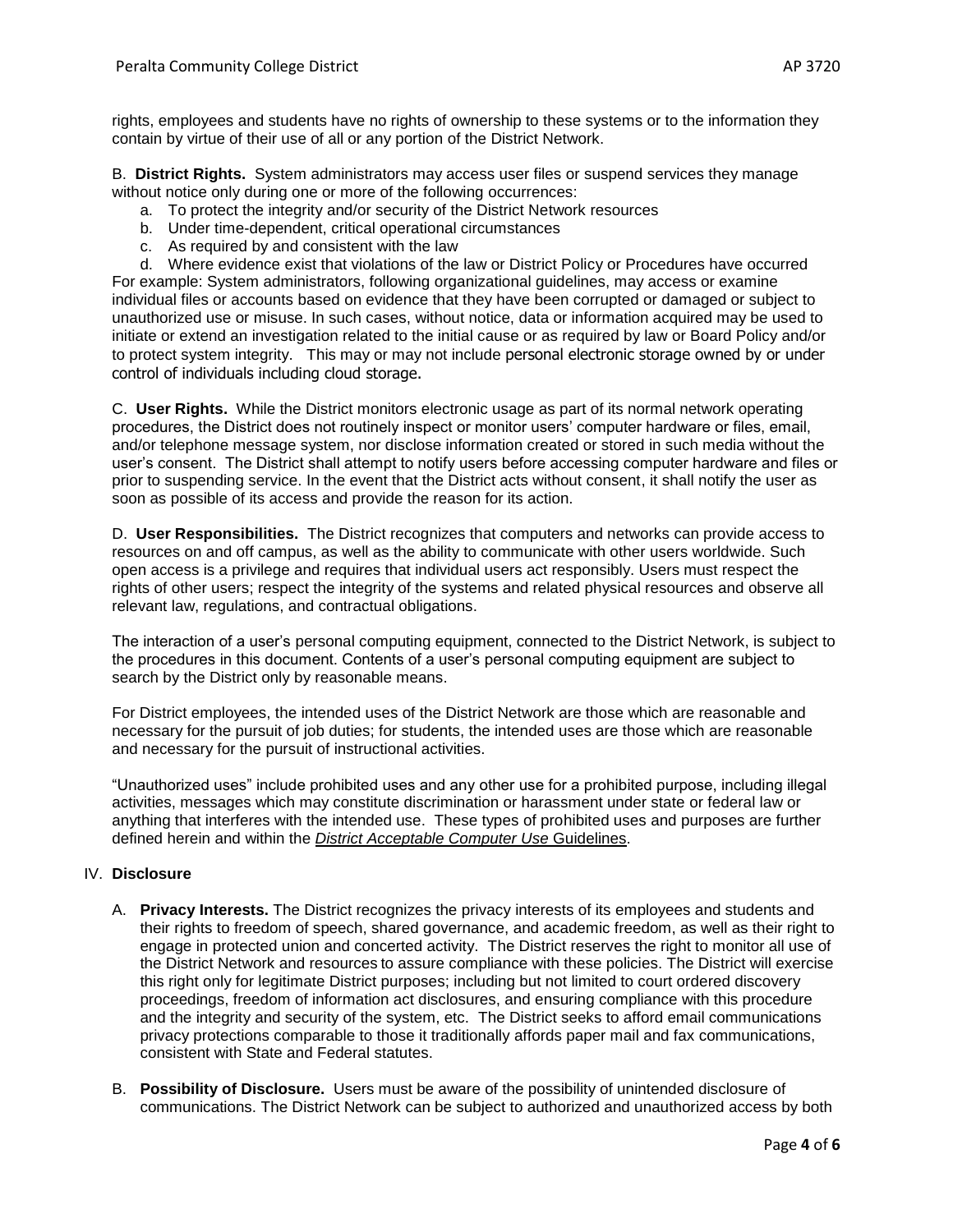internal and external users. There are virtually no online activities or services that guarantee an absolute right of privacy, and therefore the District Network is not to be relied upon as completely confidential and private.

- C. **Retrieval.** It is possible for information entered on or transmitted via computer and communications systems to be retrieved, even if a user has deleted such information.
- D. **Public Records.** The California Public Records Act (Government Code Sections 6250 et seq.) includes computer transmissions in the definition of "public record" and nonexempt communications made on the District network and computers must be disclosed if requested by a member of the public.
- E. **Litigation.** Computer transmissions and electronically stored information may be discoverable in litigation.
- F. **Dissemination and User Acknowledgement.** All users of the District Network must comply with Board Policy, as well as this Administrative Procedure 3720, and any additional guidelines established by the District. Such guidelines will be reviewed by the District and may become subject to Board approval as a District policy or procedure. All users shall be provided copies of these regulations, procedures, and guidelines; be directed to familiarize themselves with them, and agree to terms of usage. By using any part of the District Network, users agree that they will comply with the Policy and Procedures.
	- 1. **Procedure.** A process addressing these procedures shall be installed. The process shall appear prior to accessing the secured system. Users shall sign and date the acknowledgement and waiver included in this procedure stating that they have read and understand this procedure, and will comply with it and its associated regulations. This acknowledgment and shall be in the form as follows:
	- 2. **Computer and Network Use Agreement.** I have received and read a copy of the District Telephone, Computer, and Network Use Procedures and this Agreement dated February 19, 2013. I recognize and understand the guidelines. I agree to abide by the standards set the in the Procedures for the duration of my employment and/or enrollment. I am aware that violations of this Telephone, Computer and Network Usage Procedure may subject me to disciplinary action, including but not limited to revocation of my network account up to and including prosecution for violation of State and/or Federal law.

# **V. Title IV Information Security Compliance**

NOTE: This section is suggested as good practice for those entities that participate in Title IV Educational Assistance Programs. The Gramm-Leach-Bliley Act requires entities that participate in Title IV Educational Assistance Programs to develop, implement, and maintain a comprehensive information security program that is written in one or more readily accessible parts and contains administrative, technical, and physical safeguards that are appropriate to the entity's size and complexity, the nature and scope of the entity's activities, and the sensitivity of any customer information at issue. If an entity does not insert its locally developed information security program here, it should ensure it is maintained elsewhere in writing and meets the requirements of the Act. The Act requires an information security program contain all of the following:

!. A designated employee or employees to coordinate the entity's information security program.

2. Identification of reasonably foreseeable internal and external risks to the security, confidentiality, and integrity of customer information that could result in the unauthorized disclosure, misuse, alteration, destruction or other compromise of such information, and assess the sufficiency of any safeguards in place to control these risks. At a minimum, such a risk assessment should include consideration of risks in each relevant area of the entity's operations, including: